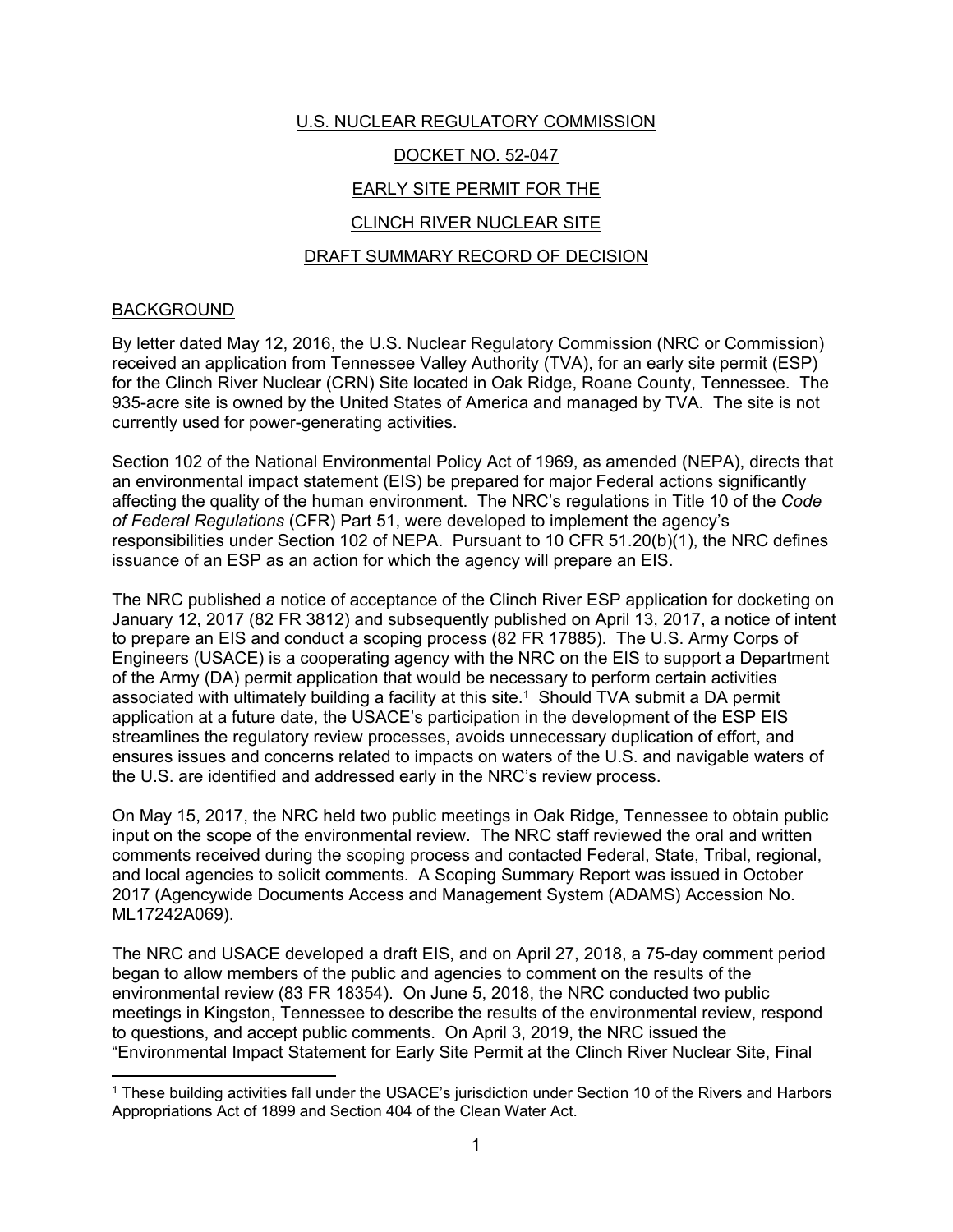Report" (NUREG-2226), Volumes 1 and 2, prepared jointly with the USACE (ADAMS Accession Nos. ML19073A099 and ML073A109, respectively). All comments related to the environmental review during the draft EIS comment period are included in Appendix E of the final EIS.

Pursuant to 10 CFR 51.102 and 51.103(a)(1)-(4), the NRC staff has prepared this Summary Record of Decision (ROD) to accompany its action on the ESP application. This Summary ROD incorporates by reference materials contained in the final EIS. See 10 CFR 51.103(c).

#### DECISION:

[If the Commission's mandatory hearing decision authorizes the NRC staff to issue the early site permit, the Decision section will state:]

The NRC makes the decision to approve or deny an ESP application based on whether the applicant has met all applicable requirements, including the NRC's safety and environmental regulations. The NRC's safety review of the application is documented in the final safety evaluation report issued June 14, 2019 (ADAMS Accession No. ML19162A157).

The final EIS presents the NRC staff's analyses of the environmental impacts that could result from building and operating two or more small modular reactors (SMRs) with characteristics that fall within the plant parameter envelope (PPE) at the CRN Site. In accordance with 10 CFR 51.50(b)(2) and 51.75(b), the NRC did not address in the final EIS the benefits and costs of the proposed action and did not evaluate energy alternatives because these analyses were not required to be, and were not, provided in TVA's ESP application for the CRN Site. After considering reasonable available alternatives, the NRC concluded that issuance of the ESP subject to the conditions for protection of the environment set forth in the permit, is in accordance with NEPA and the NRC's implementing regulations in Subpart A of 10 CFR Part 51, and that all applicable requirements have been satisfied. The final EIS as well as the Commission's Order dated [date], document these conclusions.

Accordingly, the NRC issued ESP-006 on [date], approving CRN Site located in Oak Ridge, Roane County, Tennessee, as a site suitable for constructing and operating two or more SMRs. In accordance with 10 CFR 52.26, the permit is valid 20 years from the date NRC issues the ESP.

## AGENCIES' ROLES AND RESPONSIBILITIES:

The final EIS includes information on a broad range of issues that may be regulated by other Federal, State, Tribal, or local authorities. In the event the Clinch River ESP is referenced in a future application to build and operate two or more SMRs at the CRN Site, the applicant would need to obtain and maintain other permits and authorizations from Federal, State, Tribal, and local authorities.

#### *Role of the NRC*

The NRC was the lead agency for the environmental review of the Clinch River ESP application, including the development of the final EIS. The NRC evaluated the impacts of building and operating, at the CRN Site, two or more SMRs with characteristics that fall within the PPE documented in the final EIS. The NRC contacted Federal, State, Tribal, regional, and local agencies to solicit comments. In addition to considering the environmental effects of the proposed action, the NRC considered alternatives to the proposed action, including the no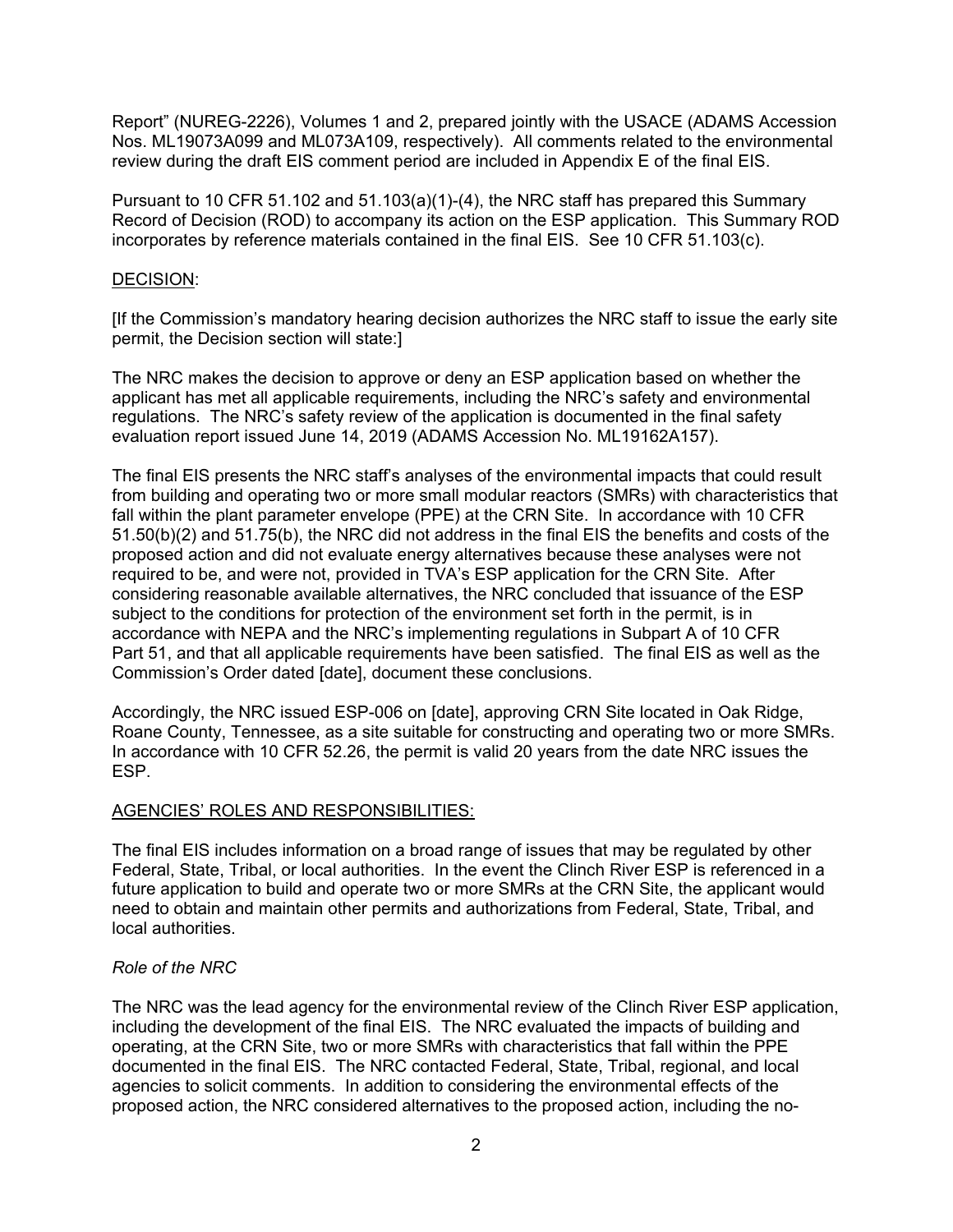action alternative, siting locations, and system designs. The NRC also documented applicable requirements and necessary permits of other Federal, State, Tribal, and local agencies in considering the environmental monitoring and mitigation that TVA may implement if it subsequently applies for and receives authorization to build and operate a nuclear power facility at the CRN Site. The NRC staff ensured that the NEPA process was properly conducted and completed before recommending that the Commission approve this permit.

## *Role of the USACE*

The USACE participated with the NRC in the preparation of the EIS as a cooperating agency and participated collaboratively on the review team. As part of the review team, the USACE was included in all aspects of the environmental review, including scoping, public meetings, and public comment resolution.

#### PURPOSE AND NEED:

As identified in Section 1.3, "Purpose and Need for the Proposed Action," of the final EIS, the NRC's purpose and need for the proposed action, issuance of the ESP, is to provide for early resolution of site safety and environmental issues, which provides stability in the licensing process. The NRC's purpose and need is further informed by TVA's objective to demonstrate the capability of SMR technology. TVA's project objectives include the use of power generated by SMRs to address critical energy security issues for TVA Federal direct-served customers (which included only Department of Defense or Department of Energy facilities). The use of SMRs on or immediately adjacent to Department of Defense or Department of Energy facilities could address national security needs by providing reliable electric power in the event of a major grid disruption.

## PROPOSED FEDERAL ACTION:

The proposed NRC Federal action is issuance, under the provisions of 10 CFR Part 52, of an ESP for the CRN Site, thereby approving the site as suitable for building and operating two or more SMRs, with a maximum total electrical output of 800 MW(e) and characteristics that fall within the PPE, to demonstrate the capability of SMR technology. The location for the proposed CRN Site is in Oak Ridge, Roane County, Tennessee. An ESP does not authorize NRCregulated construction activities. In order to construct and operate a nuclear power plant, TVA would be required to request further authorization from the NRC (i.e., applying for a construction permit and operating license, or a combined license).

The final EIS provides the review team's analyses of the environmental impacts that could result from building and operating two or more SMRs with characteristics that fall within the PPE at the CRN Site or at the three alternative sites. These impacts are analyzed by the review team to determine if the proposed site is suitable for nuclear facilities falling within the PPE and whether there is an alternative site that is obviously superior to the proposed site. In addition, the review team assessed mitigation measures available for reducing or avoiding adverse environmental effects.

Environmental impacts that may arise from building and operating two or more SMRs with characteristics that fall within the PPE were examined for the following resource areas: land use; surface water and groundwater hydrology; terrestrial and aquatic ecology; socioeconomics; environmental justice; historic and cultural resources; meteorology and air quality; human health; radiological health; transportation of radiological materials; and postulated accidents.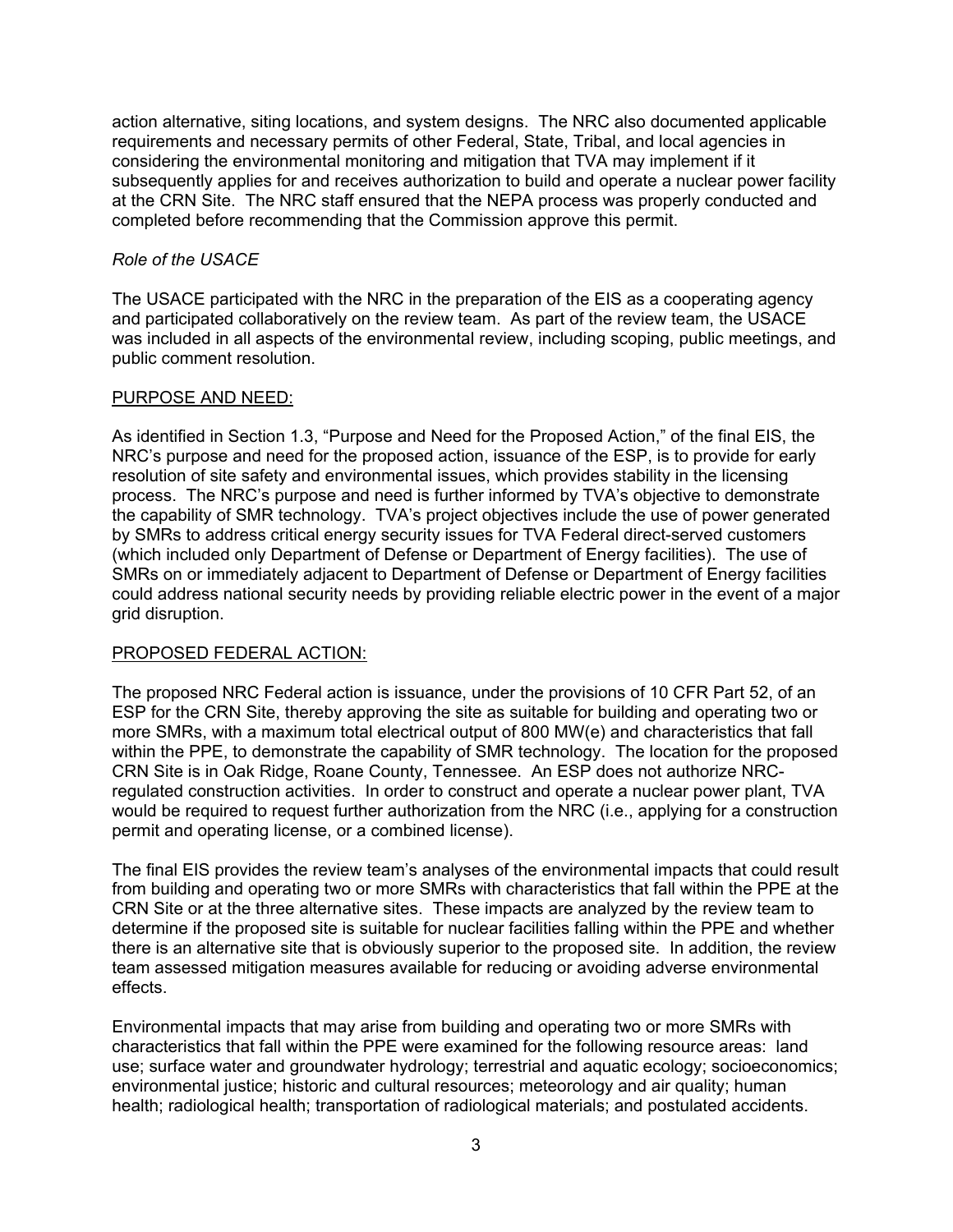These resource areas were also considered within a defined region of influence with other developments or activities that affect the resources cumulatively.

## NRC EVALUATION OF THE PROPOSED ACTION:

Section 102(2)(C)(iii) of NEPA states that EISs are to include a detailed statement analyzing alternatives to the proposed action. Accordingly, the review team evaluated the proposed action and several alternatives to the proposed action. Evaluation criteria for the alternative sites included land use, air quality, water use and quality, ecology, waste management, socioeconomics, human health, historic and cultural resources, and environmental justice. Alternatives were evaluated against the proposed action to determine if any of the alternatives presented were obviously superior.

To guide its assessment of the environmental impacts of the proposed action and alternatives, the NRC has established a standard of significance for impacts based on Council on Environmental Quality guidance (40 CFR 1508.27). Table B-1 of 10 CFR Part 51, Subpart A, Appendix B, provides the following definitions of the three significance levels established by the NRC:

SMALL – Environmental effects are not detectable or are so minor that they will neither destabilize nor noticeably alter any important attribute of the resource.

MODERATE – Environmental effects are sufficient to alter noticeably, but not to destabilize, important attributes of the resource.

LARGE – Environmental effects are clearly noticeable and are sufficient to destabilize important attributes of the resource.

The final EIS presents the review team's analysis that considers and weighs the environmental impacts of the proposed action at the CRN Site. Impacts associated with building and operating two or more SMRs within the PPE at the CRN Site were considered to be SMALL for most resource areas, with the exception of impacts to land use and terrestrial ecology from building activities (MODERATE); socioeconomic impacts associated with increased physical impacts (SMALL to MODERATE) and vehicle traffic (MODERATE to LARGE) during building activities; increased socioeconomic impacts to aesthetics and recreation (SMALL to MODERATE) during operation; impacts to historic and cultural resources from building activities (MODERATE TO LARGE); and impacts to nonradiological waste from building and operation activities (SMALL to MODERATE).

## EVALUATION OF ALTERNATIVES

Chapter 9, "Environmental Impacts of Alternatives," of the EIS addresses the following four categories of alternatives to the proposed action: (1) the no-action alternative, (2) alternative sites, and (3) system design alternatives. As summarized below, none of the potential alternatives is environmentally preferable to the proposed action.

## i. *No-Action Alternative*

The no-action alternative, discussed in Section 9.1 of the final EIS, refers to the scenario in which the NRC would not issue an ESP. There are no environmental impacts associated with not issuing the ESP, and the impacts predicted in this EIS associated with building and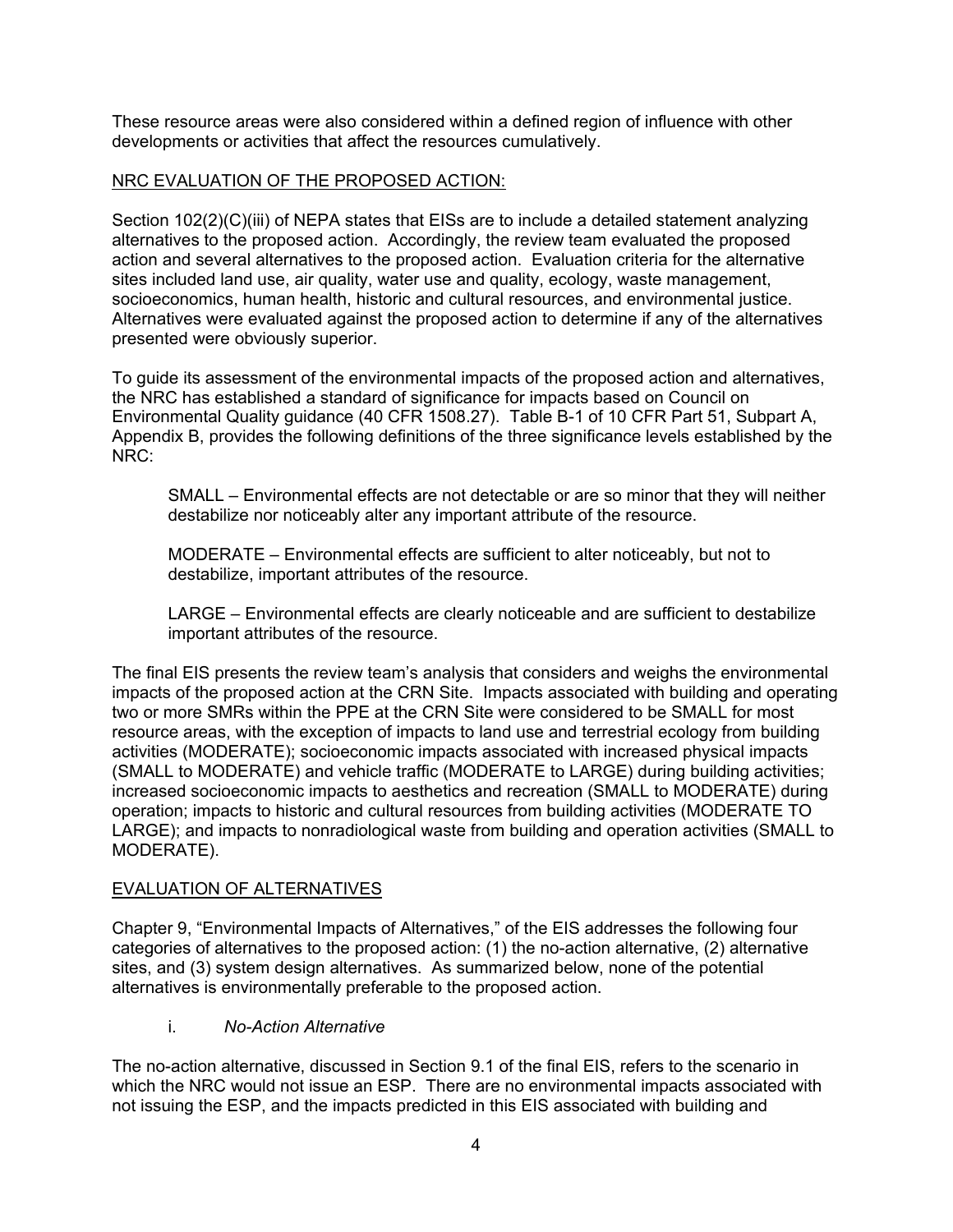operating two or more SMRs at the CRN Site or at any one of the alternative sites would not occur. In this context, the no-action alternative would accomplish none of the benefits intended by the ESP process, which would include the following: (1) early resolution of siting issues prior to large investments of financial capital and human resources in new plant design and construction; (2) early resolution of issues related to the environmental impacts of construction and operation of new nuclear units with characteristics that fall within the PPE; (3) the ability to bank sites on which nuclear plants might be located; and (4) the facilitation of future decisions about whether to construct new nuclear power-generation facilities.

## *ii. Alternative Sites*

The NRC independently evaluated TVA's process for screening the potential sites, which was based on guidance in the Electric Power Research Institute's Siting Guide, which is consistent with the siting process in the NRC's NUREG-1555, "Standard Review Plans for Environmental Reviews for Nuclear Power Plants: Environmental Standard Review Plan" and in NRC's Regulatory Guide 4.7, "General Site Suitability Criteria for Nuclear Power Stations." NRC's siteselection process guidance calls for identification of a Region of Interest (ROI), followed by successive screening to identify candidate areas, potential sites, candidate sites, and the proposed site. The ROI is the geographic area considered by the applicant in searching for candidate areas and potential sites for a new nuclear power plant. The ROI is typically the State in which the proposed site is located or the relevant service area for the applicant.

The NRC staff evaluated TVA's methodology for selecting its ROI and candidate areas and its evaluation of potential sites, candidate sites, and alternative sites. For its ROI, TVA chose the TVA Power Service Area, which is consistent with guidance in NUREG-1555. The NRC staff also concluded that the method used to identify candidate areas, potential sites, candidate sites, and alternative sites was reasonable, logical and adequately satisfied applicable NRC guidance.

Candidate areas for siting a new nuclear power plant in the TVA Power Service Area were identified by TVA after considering the following criteria: seismology considerations, cooling water availability, population density, and proximity to targeted customers. Further review of the candidate areas by TVA included availability of land, proximity to a water source, proximity to sensitive resources such as wetlands, proximity to transmission lines and existing transportation infrastructure, obvious topographic concerns, and flexibility to optimize site layout and design for environmental and cost mitigation purposes. Ultimately, four candidate sites were chosen for additional site suitability analyses, which resulted in the CRN Site (Oak Ridge Reservation Site 3) being chosen as the preferred site.

The remaining three sites examined are listed as alternative sites in Section 9.3, "Alternative Sites," of the final EIS:

- Redstone Arsenal Site 12 in Madison County, Alabama
- Oak Ridge Reservation Site 8 in Roane County, Tennessee
- Oak Ridge Reservation Site 2 in Roane County, Tennessee.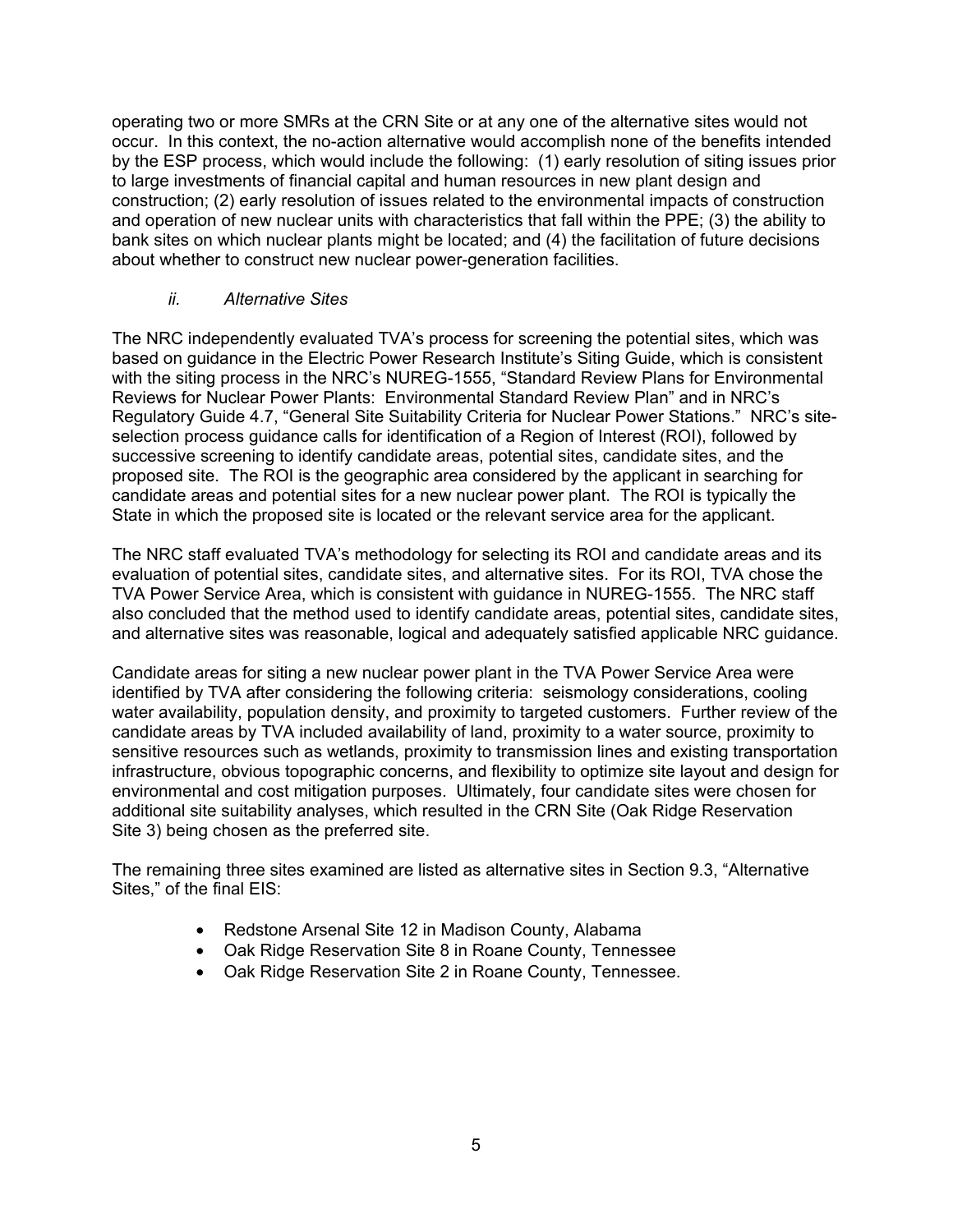Although there are differences and distinctions between the environmental impacts of building and operating two or more SMRs at the CRN Site and the impacts that would occur at one of the alternative sites, the review team concluded that none of the alternative sites would be environmentally preferable or obviously superior to the proposed site.

## *iii. Alternative System Designs*

The review team considered a variety of alternatives for heat-dissipation systems, intake and discharge water systems, and water supplies.

About two-thirds of the heat from a commercial nuclear reactor is rejected as heat to the environment. The remaining one-third of the reactor's generated heat is converted into electricity. Normal heat-dissipation systems transfer this rejected heat into the atmosphere as evaporation and/or heated discharge water to mix with nearby water bodies. In TVA's proposed system, the majority of heat dissipation for the proposed plant at the CRN Site would be via evaporation of water in mechanical draft (wet) cooling towers. The review team considered several alternative heat-dissipation systems, but found none to be environmentally preferable to the proposed mechanical draft (wet) tower cooling system.

Circulating water systems withdraw water from the source water body and return water to the receiving water body. One of the main interactions a nuclear power plant has with the environment typically occurs at the intake and discharge structures. The review team considered alternatives to the proposed intake and discharge systems, but found none to be environmentally preferable to the proposed systems. Lastly, the review team considered alternative water supplies including groundwater, the City of Oak Ridge municipal supply, and reclaimed wastewater; but none of the supplies were environmentally preferable to the proposed water supply from the Clinch River adjacent to the proposed site. The alternative system designs considered are discussed in Section 9.4, "System Design Alternatives," of the final EIS.

## MITIGATION MEASURES

Because an ESP does not provide NRC authorization to conduct construction activities, there are no necessary mitigation measures for NRC regulated activities at this stage. However, the review team evaluated the impacts of building and operating two or more SMRs at the CRN Site under NEPA, and accordingly, considered reasonably foreseeable mitigation measures to address the impacts of building and operation. Accordingly, these mitigation measures (discussed in Tables 10.1 and 10.2 of the final EIS and summarized below) refer to the impacts of such potential future building and operation. In the event the Clinch River ESP is referenced in a future application to build and operate two or more new SMRs at the CRN Site, the applicant would be subject to permitting conditions from other Federal, State, and local agencies based on applicable requirements associated with certain project activities (e.g., issues related to wetlands mitigation, land-use and construction management, and species conservation).

## *Water Use and Quality*

TVA would be required to obtain a Clean Water Act (33 USC 1251 et seq) Section 401 certification before commencing any Federally authorized construction activities that would result in discharge to navigable waters. TVA would comply with Federal and State regulations and permits. TVA would also implement best management practices (BMPs) and a site-specific Stormwater Pollution Prevention Plan.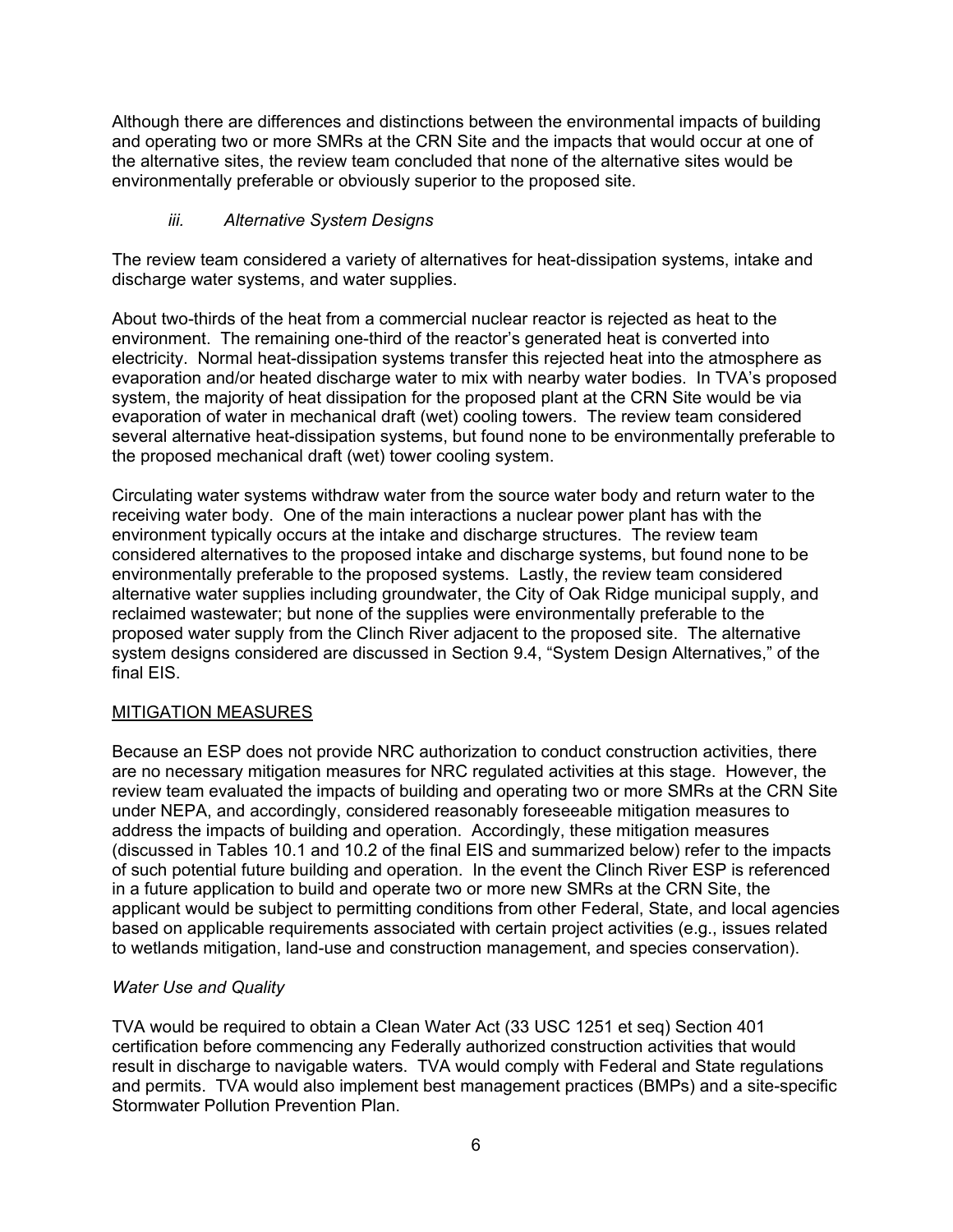## *Land Use*

TVA would minimize land disturbance and comply with requirements of applicable Federal, State, and local permits, regulations, and zoning.

#### *Terrestrial and Wetland Resources*

TVA would minimize land disturbance, implement BMPs, and comply with requirements of applicable Federal and State permits and regulations. TVA would revegetate temporarily disturbed areas. Any conditions required by the USACE, such as compensatory mitigation, would be addressed in a USACE permit, if issued. Mitigation may only be used after all appropriate and practical steps to avoid and minimize adverse impacts to aquatic resources, including wetlands and streams, have been taken. All remaining unavoidable impacts must be mitigated to the extent appropriate and practicable. Onsite, in-kind mitigation such as wetland creation and enhancement would be used. TVA would implement BMPs to limit potential impacts from vegetation control, road maintenance, and other activities.

#### *Aquatic Ecosystem*

TVA, to the extent feasible, would avoid any disturbance to sensitive aquatic habitats and species, implement BMPs and TVA procedures, and comply with requirements of applicable Federal and State permits and regulations.

#### *Socioeconomics and Environmental Justice*

TVA would implement standard noise-control measures for construction equipment and limit the types of construction activities to minimize noise impacts to residences in the vicinity. TVA would control fugitive dust through BMPs and control vehicle emissions through regularly scheduled maintenance. TVA would install traffic controls and roadway modifications and additional turning capacity to mitigate traffic delays; and the construction workforce would be spread into shifts to minimize additional construction traffic volume on local roads.

## *Historic and Cultural Properties*

TVA has executed a Programmatic Agreement (PA) (ADAMS Accession No. ML17296A399) with the Tennessee Historical Commission and consulting American Indian Tribes in accordance with Section 106 of the National Historic Preservation Act (NHPA, 54 U.S.C. § 306101) to avoid, minimize, mitigate, and resolve adverse effects from building activities to historic properties and deeply buried deposits within the direct and indirect areas of potential effects. The PA also outlines NHPA Section 106 requirements and inadvertent discovery and notification provisions in the Native American Graves Protection and Repatriation Act (NAGPRA, 25 U.S.C. § 3001 et seq.) .

In addition to adhering to the stipulations as outlined in its PA, as a Federal land-managing agency, TVA is also required to comply with other Federal historic and cultural resource protection requirements. This includes NHPA Section 110, Archaeological Resources Protection Act (ARPA, 16 U.S.C. § 470aa et seq.), Archeological and Historic Preservation Act of 1974 (AHPA, 54 U.S.C. § 312501 et seq.), American Indian Religious Freedom Act (AIRFA, 42 U.S.C. § 1996 et seq.), NAGPRA, Executive Order (EO) 13007 "Indian Sacred Sites," EO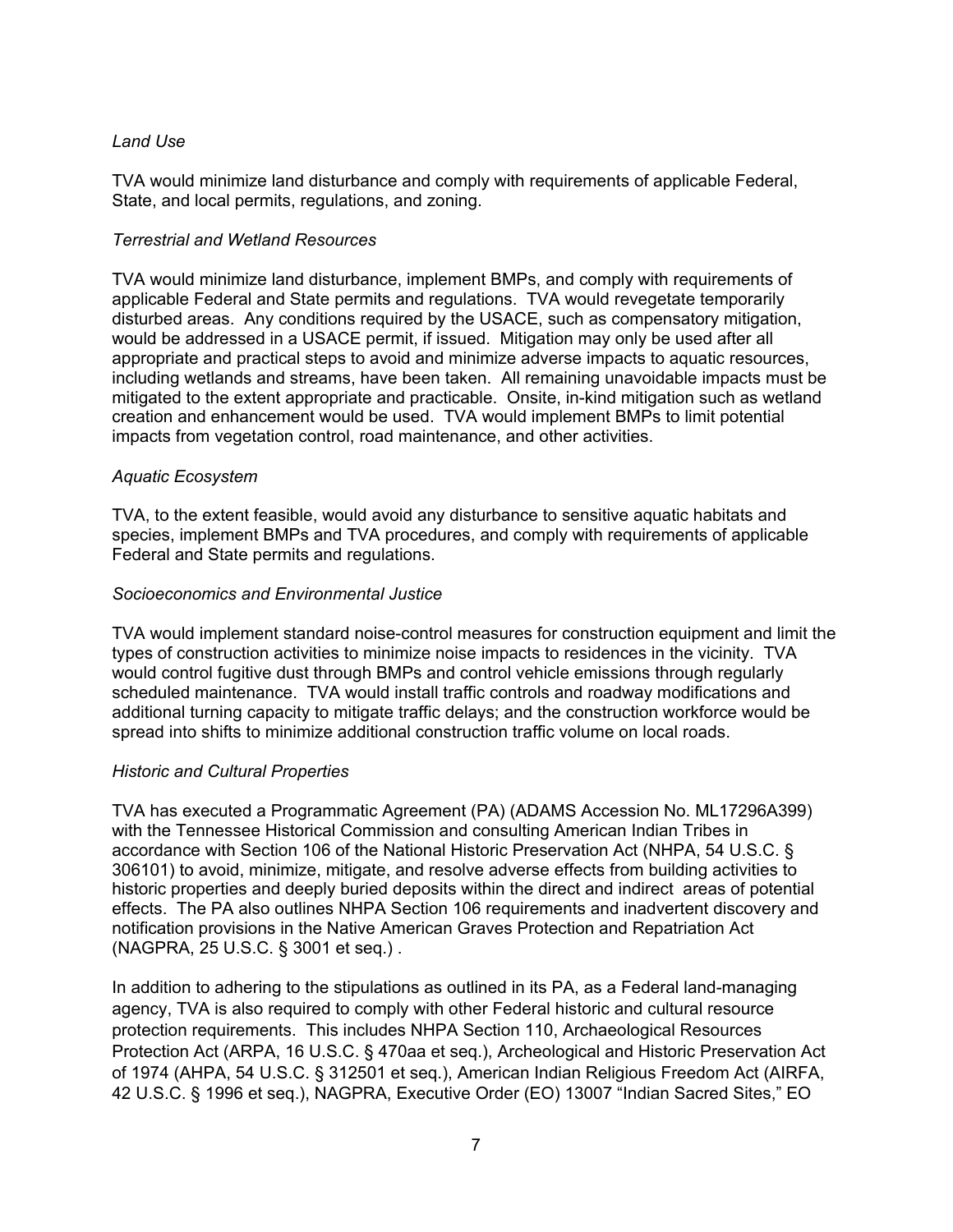13175 "Consultation and Coordination with Indian Tribal Governments," as well as implementing regulations governing the curation of artifacts as articulated in 36 CFR Part 79.

TVA would conduct operation and maintenance activities in compliance with NHPA Section 106 and would avoid, minimize, or mitigate potential operation related impacts on historic and cultural resources. TVA also maintains procedures and management plans that consider impacts on historic and cultural resources during operations. If archaeological resources or human remains are encountered during operations, TVA has NHPA Section 106 and NAGPRA inadvertent discovery procedures requiring TVA to stop work and notify consulting parties.

## *Air Quality*

TVA would comply with Federal, State, and local regulations governing construction activities and construction vehicle emissions that may affect air quality. Air emission sources associated with a new nuclear power site would be managed in accordance with Federal, State, and local air-quality control laws and regulations. A new plant at the CRN Site would comply with all regulatory requirements of the Clean Air Act, as well as the Tennessee Department of Environment and Conservation requirements to minimize impacts on state and regional air quality.

## *Radiological Health*

TVA would meet NRC and U.S. Environmental Protection Agency standards to maintain doses to members of the public and workers below the NRC limits and as low as is reasonably achievable. Mitigative actions instituted for members of the public would also ensure that doses to biota other than humans would be below National Council on Radiation Protection and Measurements and International Atomic Energy Agency guidelines during operation activities.

## *Nonradiological Health*

TVA would comply with Federal, State, and local regulations governing: 1) construction activities and construction vehicle emissions; 2) noise from construction activities and increased traffic in the local area; and 3) occupational safety and health regulations. TVA would also implement a traffic management plan.

## *Nonradiological Waste*

TVA would manage hazardous and nonhazardous solid wastes according to Federal, State, and local handling and transportation regulations; implement recycling and BMPs to minimize waste generation; establish procedures for, and perform audits to verify, waste disposal according to applicable regulations such as the Resource Conservation and Recovery Act of 1976, as amended (42 U.S.C. § 6901 et seq.-TN1281); and establish a waste-minimization program.